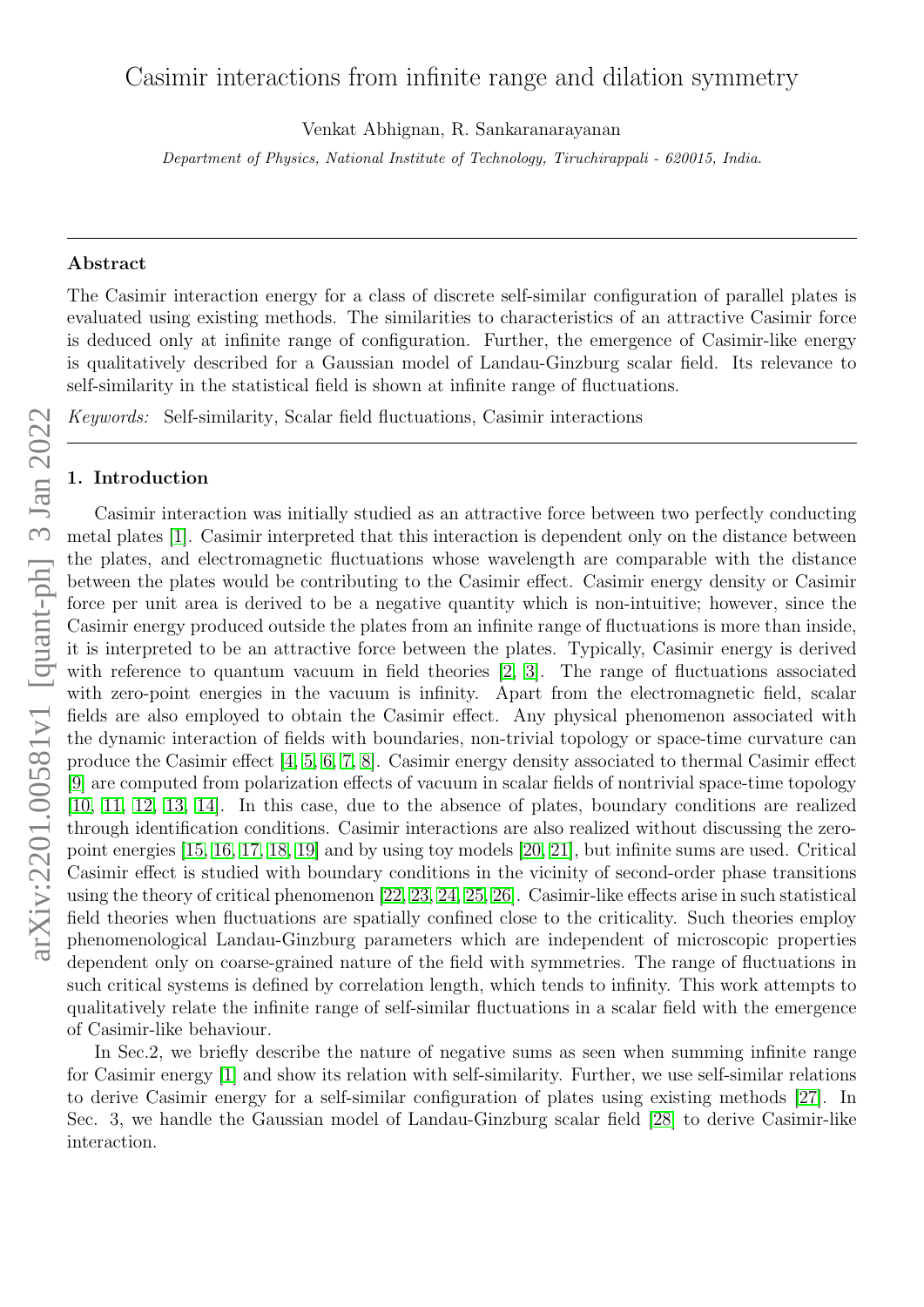# 2. Casimir interaction for self-similar configuration of parallel plates

A self-similar behaviour can be observed in an infinite series such as

$$
\sum_{i=0}^{\infty} a_i x^i \tag{1}
$$

where  ${a_i}$  are constants, x is considered to be an integer and  $x > 1$ . One simple way to realise the sum of this divergent series  $(S = \sum_{i=0}^{\infty} a_i x^i)$  in case of  $a_{i+1}/a_i \ge 1$  is by analytic continuation using self-similar function [\[29,](#page-7-1) [30,](#page-7-2) [31,](#page-7-3) [32\]](#page-7-4) such as continued fraction [\[33,](#page-7-5) [34,](#page-7-6) [35\]](#page-7-7)

$$
\sum_{i=0}^{\infty} a_i x^i \sim \frac{b_0}{\frac{b_1 x}{\frac{b_2 x}{\dots} + 1} + 1} \tag{2}
$$

and observing its sequence of partial sums

$$
\frac{b_0}{b_1x+1}, \frac{b_0}{\frac{b_1x}{b_2x+1}+1}, \dots \tag{3}
$$

converge to a meaningful value called as a regularized sum. For a simple instance of  ${a_i} = a$  in series (1) the partial sums in Eq. (3) approach the value

$$
a\sum_{i=0}^{\infty}x^{i} \sim \frac{a}{1-x}.\tag{4}
$$

For any value of  $x > 1$  this sum is negative, which is a non intuitive result in real plane. However, this sum is much more meaningful in complex  $x$  plane, where its analogy can be seen in a Mercator projection as displayed in Fig.1. As shown, every point on the real plane can be projected on a unit

#### Figure 1: Mercator projection



circle of the complex plane by a line connecting the point and the top of the circle. As the values tend to infinity, the projection reaches the parallel line to the real plane, beyond which the projection is towards the negative real plane. This is just an analogy that shows the projection towards the negative values by finding a self-similar nature in the series, which is performed by the self-similar function. Another simple way to deduce the sum of this infinite series in Eq.(4) is to identify a self-similar relation if possible such as

$$
S = a + xS \tag{5}
$$

and solve  $S = a/(1-x)$ .

Using self-similar relations, Casimir interaction energies were solved for a self-similar configuration of infinite sequence of parallel Dirac  $\delta$ -function plates [\[27\]](#page-6-22). These infinitely thin plates with large masses (to neglect dynamics), interact with a quantum scalar field potential  $V_i(\mathbf{x}) = \lambda_i(z - a_i)$ placed at  $z = a_1, a_2, a_3, \cdots$ . Previously, Casimir energy was solved for configuration of plates placed at  $z = 2a, 4a, 6a, \cdots$  that is self-similar. Similarly, the result is extended to infinite sequence of self-similar plates placed at  $z = xa, x^2a, \cdots (x > 1)$  using the idea of self-similarity.

For two parallel plates separated by distance a, the total energy per unit area  $\varepsilon$ , is decomposed to independent energies as [\[36,](#page-7-8) [37,](#page-7-9) [38,](#page-7-10) [39,](#page-7-11) [27\]](#page-6-22)

$$
\varepsilon = \varepsilon_0 + \Delta \varepsilon_1 + \Delta \varepsilon_2 + \Delta \varepsilon (a). \tag{6}
$$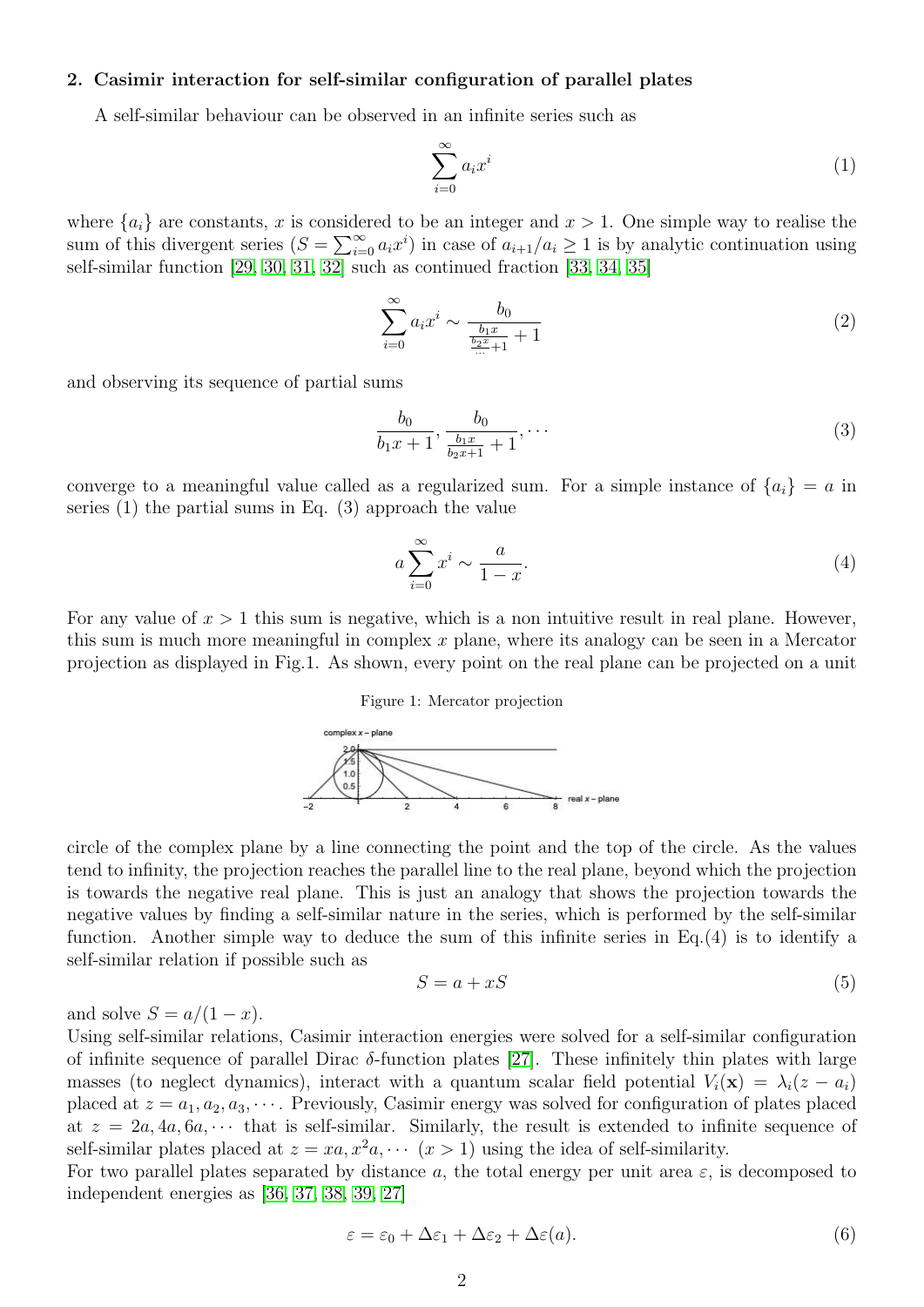Here  $\varepsilon_0$  is the energy of background vacuum in absence of plates,  $\Delta \varepsilon_1$  and  $\Delta \varepsilon_2$  are independent energies.  $\Delta \varepsilon$ (a) is the Casimir interaction energy and depends only on the distance between the plates a. In general, the Casimir interaction energy per unit area between two plates satisfying Dirichlet boundary conditions is given by [\[3\]](#page-5-2)

$$
\Delta \varepsilon_{12}(a) = -\frac{\pi^2}{1440a^3}.\tag{7}
$$

in natural units which is used henceforth. This interaction energy for a configuration of plates placed at  $z = xa, x^2a, \cdots$  can be solved by taking independent energies of two sub-systems at  $z = xa$  and  $z = x^2a, x^3a, \cdots$  as

$$
\left(\varepsilon_0 + \sum_{i=1}^{\infty} \Delta \varepsilon_i + \Delta \varepsilon(xa)\right) = \varepsilon_0 + \Delta \varepsilon_1 + \left(\sum_{i=2}^{\infty} \Delta \varepsilon_i + \Delta \varepsilon(x^2 a) + \right) + \Delta \varepsilon_{12}(x^2 a - xa) \tag{8}
$$

Using the form of self-similarity, one can eliminate independent contributions of energies ( $\{\Delta \varepsilon_i\}$ ) and obtain

$$
\Delta \varepsilon(xa) = \Delta \varepsilon(x^2 a) + \Delta \varepsilon_{12}(x^2 a - xa)
$$
\n(9)

Since distance between the plates  $a$  is the only parameter in this system of configuration, based on dimensional grounds

$$
\frac{1}{x^3} \Delta \varepsilon(xa) = \Delta \varepsilon(x^2 a)
$$
\n(10)

and Eq. (9) can be solved as

$$
\Delta\varepsilon(xa) = \frac{1}{x^3} \Delta\varepsilon(xa) - \frac{\pi^2}{1440(x^2 - xa)^3}
$$
\n(11)

to obtain Casimir interaction energy per unit area for complete configuration at  $z = xa, x^2a, \cdots$  as

$$
\Delta \varepsilon(xa) = -\frac{\pi^2}{1440a^3(x-1)^3(x^3-1)}.\tag{12}
$$

This result shows that for any value of  $x > 1$  at infinite range, this self-similar configuration of plates have an attractive force which corresponds with Casimir's result: where two conducting plates at distance a attract each other under electromagnetic fluctuations with force per unit area or with energy density as [\[1\]](#page-5-0)

$$
\left(\frac{E}{V}\right)_C = -\frac{\partial \varepsilon}{\partial a} = -\frac{\pi^2}{240a^4} \text{ for } \varepsilon = -\frac{\pi^2}{720a^3} \text{(exactly twice of Eq.(7))}.
$$
 (13)

We now consider a self-similar configuration of plates placed at  $z = a, a/x, a/x^2, \cdots$  in finite range. Similarly, using the idea of self-similarity one can obtain expression such as

$$
\Delta \varepsilon(a) = \Delta \varepsilon(a/x) + \Delta \varepsilon_{12}(a - a/x) \tag{14}
$$

by considering two sub-systems at  $z = a$  and  $z = a/x, a/x^2, \cdots$ . And then solve for Casimir interaction energy per unit area for the entire configuration as

$$
\Delta \varepsilon(a) = \frac{\pi^2 x^3}{1440a^3(x-1)^3(x^3-1)}.
$$
\n(15)

In contrast, this result is always a repulsive force for all  $x > 1$ . These results can also be checked by placing the two stacks of configurations  $z = a, a/x, a/x^2, \cdots$  and  $z = xa, x^2a, \cdots$  next to each other, and solving for Casimir interaction energy per unit area for this sequence of plates which is exactly zero due to inflation nature of first stack and contraction nature of second stack [\[27\]](#page-6-22). The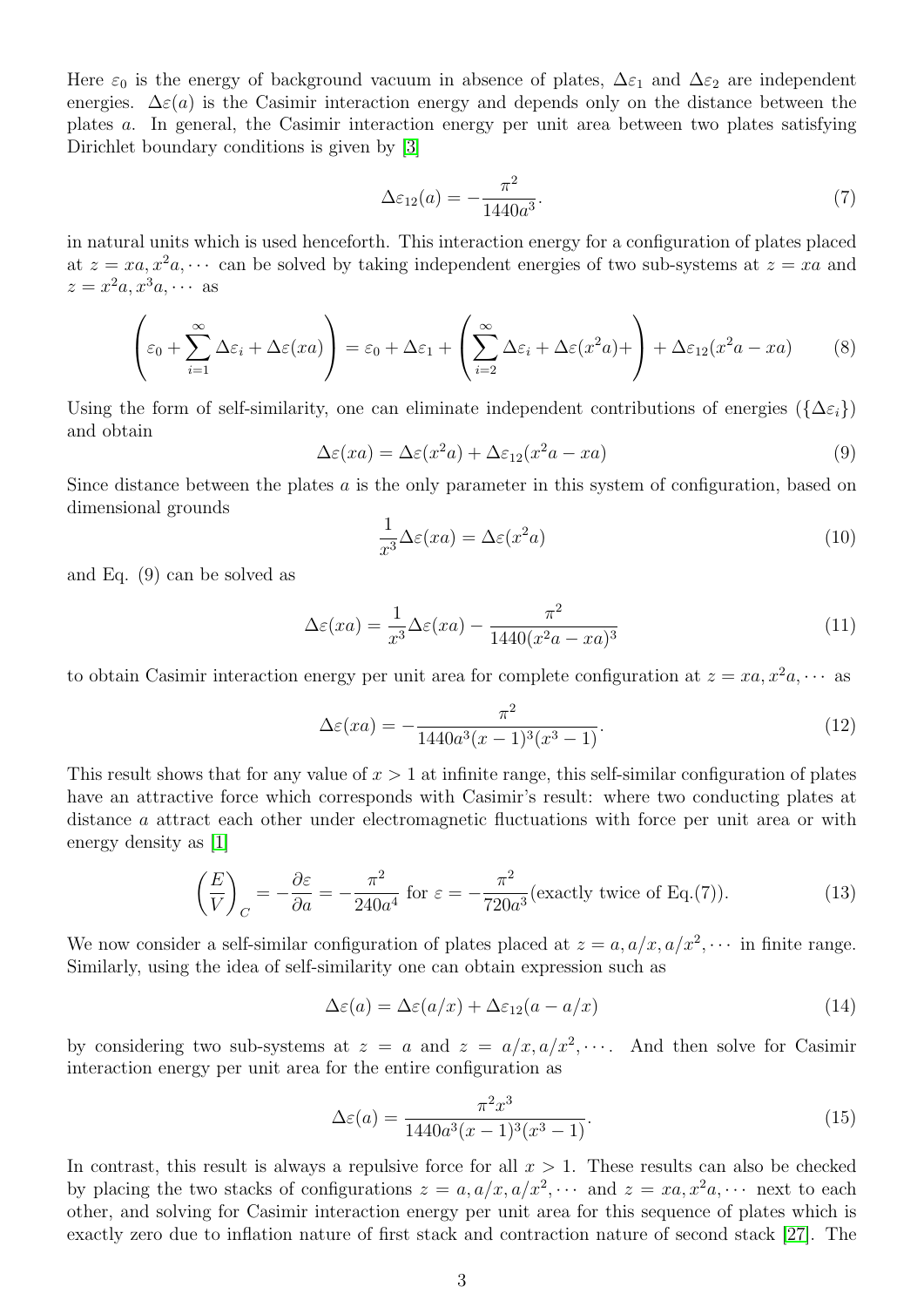total Casimir energy  $\Delta \varepsilon_{tot}(a)$  of configuration  $z = a, a/x, a/x^2, xa, x^2a, \cdots$  can be solved from their individual Casimir components where

$$
\Delta \varepsilon_{tot}(a) = \Delta \varepsilon(a) + \Delta \varepsilon(xa) + \Delta \varepsilon_{12}(xa - a). \tag{16}
$$

Using their independent expressions we have

$$
\Delta\varepsilon_{tot}(a) = \frac{\pi^2 x^3}{1440a^3(x-1)^3(x^3-1)} - \frac{\pi^2}{1440a^3(x-1)^3(x^3-1)} - \frac{\pi^2}{1440a^3(x-1)^3} = 0 \tag{17}
$$

#### 3. Casimir-like effect from self-similar fluctuations in Landau-Ginzburg Gaussian theory

The most general form of the Landau-Ginzburg Hamiltonian [\[28\]](#page-7-0) with consideration of translational and rotational symmetries for a scalar field  $\phi(\mathbf{x})$  is

$$
\beta H = \int \mathrm{d}^d \mathbf{x} \left[ \frac{t}{2} \phi^2(\mathbf{x}) + u \phi^4(\mathbf{x}) + v \phi^6(\mathbf{x}) + \dots + \frac{K}{2} (\nabla \phi)^2 + \frac{L}{2} (\nabla^2 \phi)^2 + \dots \right]. \tag{18}
$$

This can cater for studying a wide range of physical systems undergoing second-order phase transitions at critical temperature  $T = T_c$ . The fluctuations in field  $\phi(\mathbf{x})$  play an important role at the point of transition and they are governed by correlation functions such as  $\langle |\phi(\mathbf{x}) - \phi(\mathbf{x}')|^2 \rangle$  which is proportional to the characteristic length scale of the system  $\xi$ , the correlation length. At the point of criticality,  $\xi \to \infty$  and the correlation functions  $F_{crit}$  have a scale invariant or self-similar behaviour  $F_{crit}(\lambda x) = \lambda^e F_{crit}(x)$ . The Hamiltonian or moreover the partition function of critical system expanded by a factor  $\lambda$  possesses same statistical properties of the original one. This is signature of dilation symmetry in continuous field theories whereas fractal symmetry is more in relevance to discrete models.

We handle the Gaussian model of this Hamiltonian to realise a Casimir-like effect from a simple renormalization procedure similar to our previous work [\[40\]](#page-7-12). This process is analogous to renormalization procedure proposed by Lifshitz for two thick plates separated by distance  $a \neq 41, 4$ . The Casimir free energy  $(E_c)$  of fluctuating electromagnetic field is obtained by subtracting free energy  $(\Delta E_0(a))$  at limiting case where  $a \to \infty$   $(\Delta E_{0,a\to\infty})$ . Here  $\xi$ , the correlation length of the fluctuating scalar field is taken analogous to a. Gaussian model is solved by taking into account only the quadratic terms which gives the partition function as

$$
Z = \int D\phi(\mathbf{x}) \exp\left(-\int d^d \mathbf{x} \left[\frac{t}{2} \phi^2(\mathbf{x}) + \frac{K}{2} (\nabla \phi)^2 + \frac{L}{2} (\nabla^2 \phi)^2 + \cdots \right]\right),\tag{19}
$$

where  $\int D\phi(\mathbf{x})$  indicates integrating over all allowed configurations of the scalar field. Here t, K and L are Landau-Ginzburg parameters and analytical functions of temperature T which can be expanded around critical temperature  $T_c$  in Taylor series such as

$$
t(T) = t_1(T - T_c) + t_2(T - T_c)^2 + \cdots,
$$
\n(20)

$$
K(T) = K_0 + K_1(T - T_c) + K_2(T - T_c)^2 + \cdots
$$
\n(21)

and 
$$
L(T) = u_0 + L_1(T - T_c) + L_2(T - T_c)^2 + \cdots
$$
 (22)

As observed in Eq.(20), t is monotonic function of T and at lowest orders, close to  $T_c(t \to 0)$ 

$$
\frac{\partial Z}{\partial T} \sim \frac{\partial Z}{\partial t}
$$
 and energy E of this system is given as  $E = T^2 \frac{\partial \ln Z}{\partial t}$ . (23)

Considering Fourier modes of the fluctuating scalar field

$$
\phi(\mathbf{x}) = \sum_{\mathbf{q}} \frac{1}{V} \phi_{\mathbf{q}} e^{i\mathbf{q} \cdot \mathbf{x}},
$$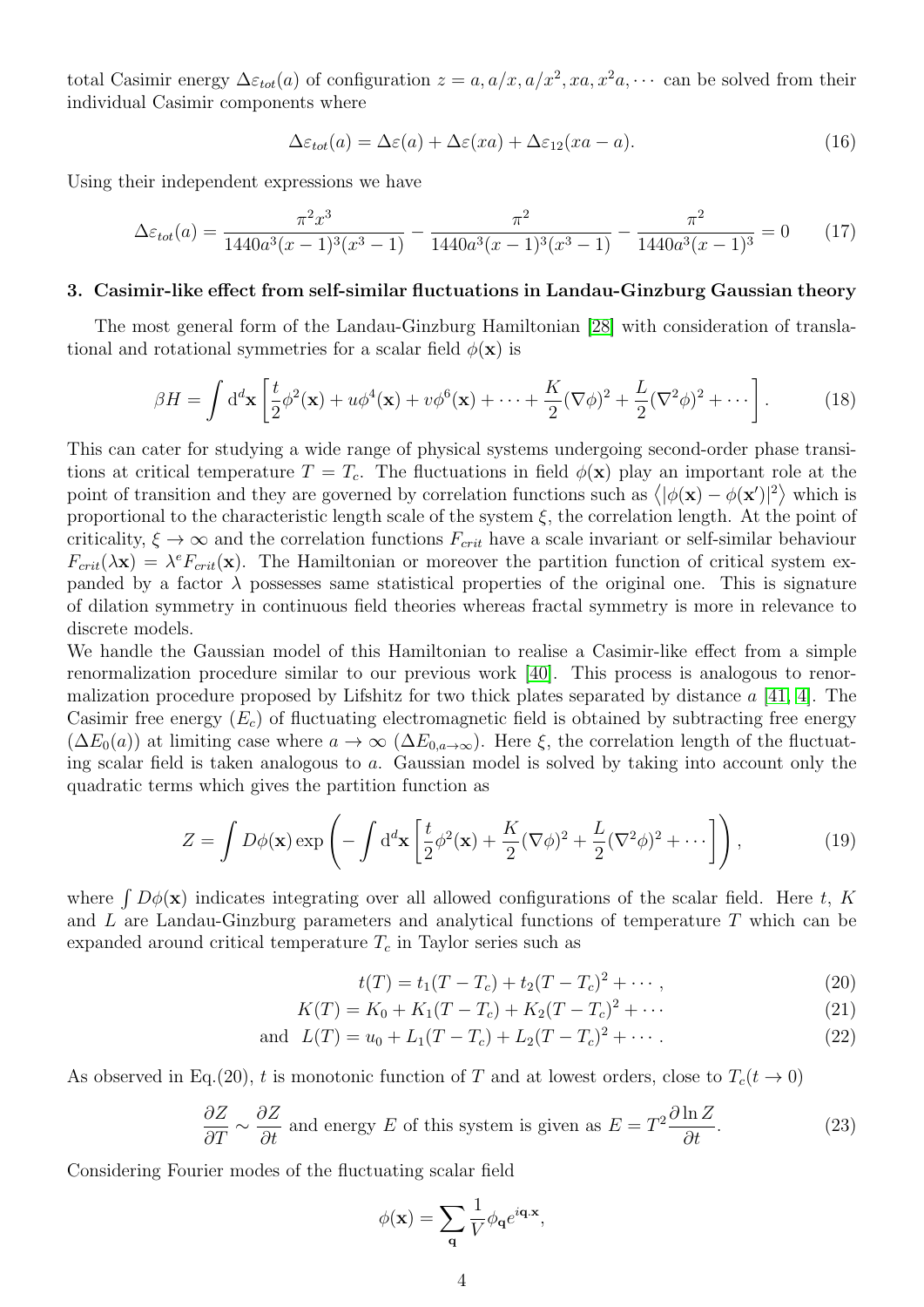and re-expressing the partition function in terms of Fourier modes we have

$$
Z \sim \int d\phi_{\mathbf{q}} \exp\left\{-\sum_{\mathbf{q}} \left(\frac{t + Kq^2 + Lq^4 + \cdots}{2V}\right) |\phi_{\mathbf{q}}|^2\right\}.
$$
 (24)

The evaluation of different terms in above integral are as follows;

$$
\int d^d \mathbf{x} (\nabla \phi)^2 = \int d^d \mathbf{x} \nabla \left( \sum_{\mathbf{q}} \frac{1}{V} \phi_{\mathbf{q}} e^{i \mathbf{q} \cdot \mathbf{x}} \right) \nabla \left( \sum_{\mathbf{q}'} \frac{1}{V} \phi_{\mathbf{q}}' e^{i \mathbf{q}' \cdot \mathbf{x}} \right) \n= \frac{1}{V^2} \sum_{\mathbf{q}} \sum_{\mathbf{q}'} \phi_{\mathbf{q}} \phi_{\mathbf{q}'} (-\mathbf{q} \mathbf{q}') \int d^d \mathbf{x} \left( e^{i (\mathbf{q} + \mathbf{q}') \cdot \mathbf{x}} \right). (25)
$$

Since 
$$
\int d^d \mathbf{x} \left( e^{i(\mathbf{q}+\mathbf{q}')\cdot \mathbf{x}} \right) = V \delta_{\mathbf{q}+\mathbf{q}',0} , \int d^d \mathbf{x} (\nabla \phi)^2 = \frac{1}{V} \sum_{\mathbf{q}} q^2 \left| \phi_{\mathbf{q}}^2 \right|.
$$
 (26)

Similarly 
$$
\int d^d \mathbf{x} \phi^2 = \frac{1}{V} \sum_{\mathbf{q}} \left| \phi_{\mathbf{q}}^2 \right|.
$$
 (27)

Primarily, the coarse-graining part of renormalization procedure involves subdividing the fluctuations into two components as

$$
\phi_{\mathbf{q}} = \begin{cases} \widetilde{\phi_{\mathbf{q}}} & \text{for } 0 < \mathbf{q} < \Lambda/b \\ \sigma_{\mathbf{q}} & \text{for } \Lambda/b < \mathbf{q} < \Lambda \end{cases} .
$$
 (28)

Here the scalar field coarse-grained over  $\Lambda/b$  from  $q = 0$  consist of modes close to  $\xi \to \infty$ , which is responsible for the singularities. And we consider that large modes of fluctuations ( $\Lambda/b < q < \Lambda$ ) at short distances are responsible for Casimir-like interaction. We take  $\Lambda/b$  corresponds to longest fluctuations influencing the plates while  $\Lambda$  corresponds to shortest fluctuations affecting the plates for  $b > 1$ . Considering the continuous modes of q we obtain the decoupled partition function in  $Eq.(24)$  as

$$
Z = \int d\widetilde{\phi_{\mathbf{q}}} d\sigma_{\mathbf{q}} \exp\left[-\int_0^{\Lambda/b} \frac{d^d \mathbf{q}}{(2\pi)^d} |\widetilde{\phi_{\mathbf{q}}}|^2 \left(\frac{t + Kq^2 + Lq^4 + \cdots}{2}\right)\right]
$$

$$
\exp\left[-\int_{\Lambda/b}^{\Lambda} \frac{d^d \mathbf{q}}{(2\pi)^d} |\sigma_{\mathbf{q}}|^2 \left(\frac{t + Kq^2 + Lq^4 + \cdots}{2}\right)\right].
$$
 (29)

The analytic part of this integration, the orthogonal Gaussian modes of  $\sigma_{\bf q}$  can be evaluated as

$$
\ln Z = \ln \left( \exp \left[ -\frac{V}{2} \int_{\Lambda/b}^{\Lambda} \frac{d^d \mathbf{q}}{(2\pi)^d} \ln(t + Kq^2 + Lq^4 + \cdots) \right] \right)
$$
  
+ 
$$
\ln \left( \int d\widetilde{\phi_\mathbf{q}} \exp \left[ -\int_0^{\Lambda/b} \frac{d^d \mathbf{q}}{(2\pi)^d} |\widetilde{\phi_\mathbf{q}}|^2 \left( \frac{t + Kq^2 + Lq^4 + \cdots}{2} \right) \right] \right). \quad (30)
$$

The partition function for  $\widetilde{\phi_q}$  is self-similar to original Gaussian partition function in Eq. (24) when we consider rescaled modes  $\mathbf{q}' = b\mathbf{q}$  and renormalized scalar field  $\phi'(\mathbf{q}') = \phi(\mathbf{q}')/B$ , which results in

$$
\ln Z = -\frac{V}{2} \int_{\Lambda/b}^{\Lambda} \frac{d^d \mathbf{q}}{(2\pi)^d} \ln(t + Kq^2 + Lq^4 + \cdots)
$$
  
+ 
$$
\ln \left( \int d\widetilde{\phi}_{\mathbf{q}'}^{\prime} \exp \left[ -\int_0^{\Lambda} \frac{d^d \mathbf{q}'}{(2\pi)^d} b^{-d} B^2 |\widetilde{\phi}_{\mathbf{q}'}^{\prime}|^2 \left( \frac{t + Kb^{-2} q'^2 + Lb^{-4} q'^4 + \cdots}{2} \right) \right] \right). \quad (31)
$$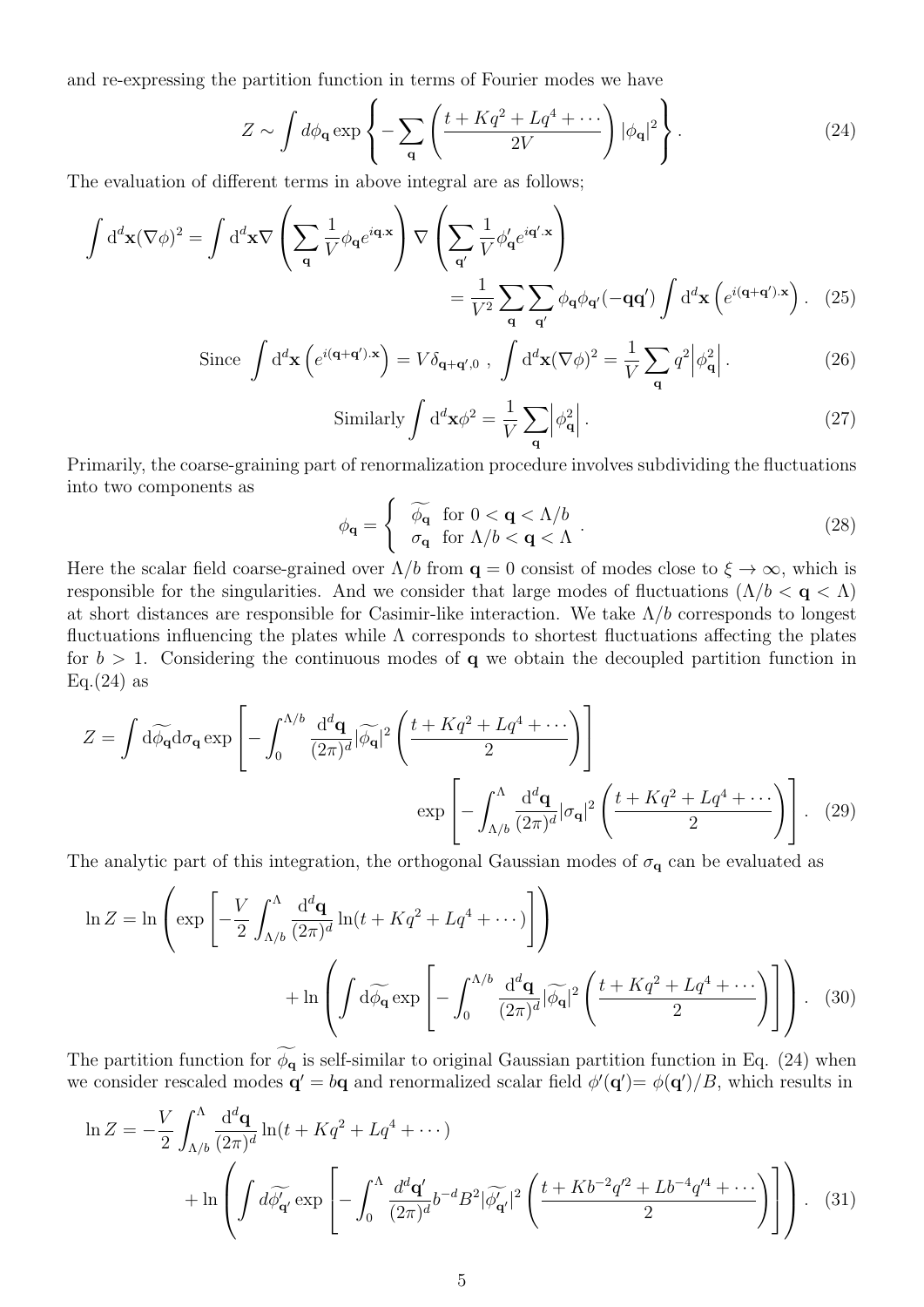The latter part of this partition function holds the infinite behaviour where exact self-similarity is for  $b \gtrsim 1$  and  $B \approx 1$  mapping parameters  $K, L, \cdots$  to themselves, while the initial finite part corresponding to Casimir-like energy using Eq.(23) is

$$
\left(\frac{E}{V}\right)_C = -\frac{T^2}{2} \int_{\Lambda/b}^{\Lambda} \frac{\mathrm{d}^d \mathbf{q}}{(2\pi)^d} \frac{1}{(t + Kq^2 + Lq^4 + \cdots)}.
$$
\n(32)

In the Fourier space, this corresponds to a hypervolume of a thin shell between two hyperspheres with fluctuations ranging between  $\Lambda/b$  to  $\Lambda$ . Similarly, the second term of partition function with the infinite range of fluctuations in Eq. (30) corresponds to hypersphere with radius  $\Lambda/b$ . Further, the leading dependence of fluctuations is evaluated on the energy of this system in Eq.(32) by considering  $\mathbf{q} = \sqrt{t/K}x$  and  $k_d = S_d/(2\pi)^d$ , where  $S_d$  is the solid angle in d dimensions for spherically symmetric Fourier modes  $(d^d\mathbf{q} = S_d\mathbf{q}^{(d-1)})$ .

$$
\left(\frac{E}{V}\right)_C = -\frac{k_d}{2} \left(\frac{t}{K}\right)^{d/2} \frac{T^2}{t} \int_{\frac{\Lambda\sqrt{K}}{b\sqrt{t}}}^{\Lambda\sqrt{K/t}} \frac{x^{(d-1)}dx}{(1+x^2+Lt^4/K^2+\cdots)}.
$$
\n(33)

This expression shows the leading behaviour of fluctuations for arbitrary d as

$$
\left(\frac{E}{V}\right)_C \propto -\frac{\Lambda^d}{b^d} [b^d - 1].\tag{34}
$$

For  $b \gtrapprox 1$  which can relate to thin plates and  $b/\Lambda$  corresponding to the distance between the plates  $(b/\Lambda \sim a)$ , this expression gives the standard Casimir interaction behaviour  $(E/V)_c \propto -a^{-d}$  [\[5\]](#page-6-0). For  $d = 4$  the behaviour is similar to physically relevant case in Eq.(13). This can imply that selfsimilar behaviour of the scalar field fluctuations in this Gaussian model at an infinite range leads to Casimir-like behaviour. While we studied this critical system close to  $T = T_c$ , further the role of temperature can be studied by systematically involving  $t, L, K, \cdots$ .

#### 4. Conclusion

Casimir interaction energy is derived for a class of self-similar configuration of  $\delta$ -plates with quantum scalar field potential and its relation to attractive Casimir force is related to infinite range of configuration. Gaussian model of Landau-Ginzburg scalar field is considered and renormalization procedure was implemented to show emergence of Casimir-like energy under self-similar behaviour of the statistical field with infinite range of fluctuations. These results may highlight the relationship between infinite range of fluctuations, self-similarity and physically relevant attractive Casimir force. We have only qualitatively found these relations for approximate models. Further, taking a general realistic system and finding their exact relationship for Casimir interaction would be interesting. The relation between self-similar nature of electromagnetic field and an attractive Casimir force was previously proposed and quantitatively studied in a revised model of electromagnetism [\[42\]](#page-7-14). This was explored using Maxwell's equations embedded in the framework of general relativity [\[43,](#page-7-15) [44\]](#page-7-16).

# References

- <span id="page-5-0"></span>[1] H. B. G. Casimir, On the Attraction Between Two Perfectly Conducting Plates, Indag. Math. 10 (1948) 261–263. [Kon. Ned. Akad. Wetensch. Proc.100N3-4,61(1997)].
- <span id="page-5-1"></span>[2] P. W. Milonni (Ed.), The Quantum Vacuum, Academic Press, San Diego, 1994.
- <span id="page-5-2"></span>[3] K. A. Milton, The Casimir Effect, WORLD SCIENTIFIC, 2001.
- <span id="page-5-3"></span>[4] M. Bordag, G. L. Klimchitskaya, U. Mohideen, V. M. Mostepanenko, Advances in the Casimir effect, volume 145, Oxford University Press, 2009.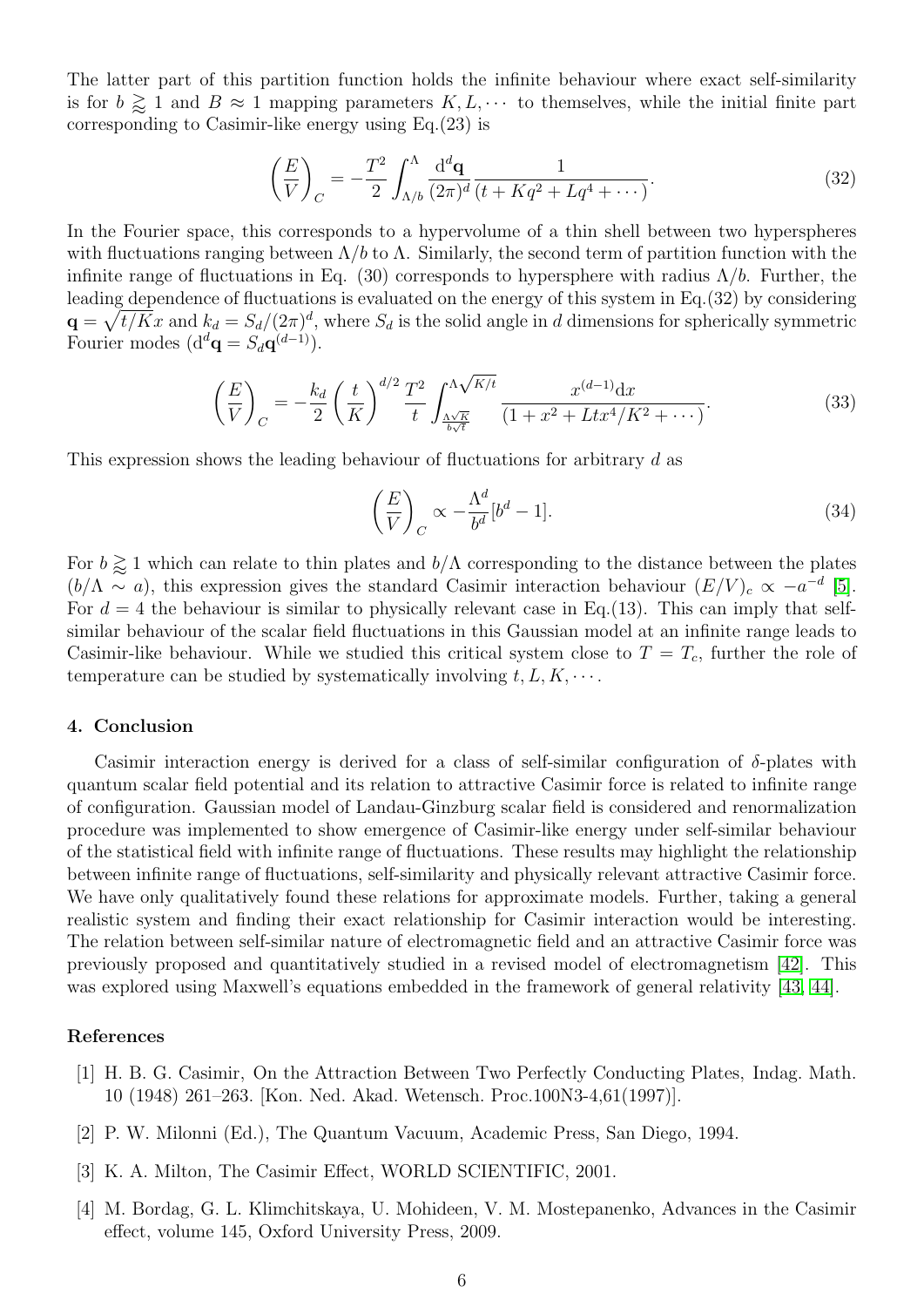- <span id="page-6-0"></span>[5] K. A. Milton, The casimir effect: recent controversies and progress, Journal of Physics A: Mathematical and General 37 (2004) R209–R277.
- <span id="page-6-1"></span>[6] G. Plunien, B. Müller, W. Greiner, The casimir effect, Physics Reports 134 (1986) 87–193.
- <span id="page-6-2"></span>[7] C. Farina, The casimir effect: some aspects, Brazilian Journal of Physics 36 (2006) 1137–1149.
- <span id="page-6-3"></span>[8] G. L. Klimchitskaya, U. Mohideen, V. M. Mostepanenko, The casimir force between real materials: Experiment and theory, Rev. Mod. Phys. 81 (2009) 1827–1885.
- <span id="page-6-4"></span>[9] L. S. Brown, G. J. Maclay, Vacuum stress between conducting plates: An image solution, Phys. Rev. 184 (1969) 1272–1279.
- <span id="page-6-5"></span>[10] L. H. Ford, Quantum vacuum energy in general relativity, Phys. Rev. D 11 (1975) 3370–3377.
- <span id="page-6-6"></span>[11] L. H. Ford, Quantum vacuum energy in a closed universe, Phys. Rev. D 14 (1976) 3304–3313.
- <span id="page-6-7"></span>[12] B. S. DeWitt, Quantum field theory in curved spacetime, Physics Reports 19 (1975) 295 – 357.
- <span id="page-6-8"></span>[13] J. S. Dowker, R. Critchley, Vacuum stress tensor in an einstein universe: Finite-temperature effects, Phys. Rev. D 15 (1977) 1484–1493.
- <span id="page-6-9"></span>[14] V. B. Bezerra, G. L. Klimchitskaya, V. M. Mostepanenko, C. Romero, Thermal Casimir effect in closed Friedmann universe revisited, Phys. Rev. D 83 (2011) 104042.
- <span id="page-6-10"></span>[15] J. Schwinger, Casimir effect in source theory, Letters in Mathematical Physics 1 (1975) 43–47.
- <span id="page-6-11"></span>[16] J. Schwinger, Casimir effect in source theory ii, Letters in Mathematical Physics 24 (1992) 59–61.
- <span id="page-6-12"></span>[17] J. Schwinger, Casimir effect in source theory iii, Letters in Mathematical Physics 24 (1992) 227–230.
- <span id="page-6-13"></span>[18] J. Schwinger, L. L. DeRaad, K. A. Milton, Casimir effect in dielectrics, Annals of Physics 115  $(1978)$  1 – 23.
- <span id="page-6-14"></span>[19] R. L. Jaffe, Casimir effect and the quantum vacuum, Phys. Rev. D 72 (2005) 021301.
- <span id="page-6-15"></span>[20] H. Nikolić, Is zero-point energy physical? a toy model for Casimir-like effect, Annals of Physics 383 (2017) 181 – 195.
- <span id="page-6-16"></span>[21] H. Nikolić, Proof that Casimir force does not originate from vacuum energy, Physics Letters B 761 (2016) 197 – 202.
- <span id="page-6-17"></span>[22] M. E. Fisher, P. G. de Gennes, Phenomena at the walls in a critical binary mixture, C. R. Acad. Sci. Paris B 287 (1978) 207–209.
- <span id="page-6-18"></span>[23] M. Krech, S. Dietrich, Specific heat of critical films, the casimir force, and wetting films near critical end points, Phys. Rev. A 46 (1992) 1922–1941.
- <span id="page-6-19"></span>[24] M. Kardar, R. Golestanian, The "friction" of vacuum, and other fluctuation-induced forces, Rev. Mod. Phys. 71 (1999) 1233–1245.
- <span id="page-6-20"></span>[25] M. Krech, The Casimir Effect in Critical Systems, WORLD SCIENTIFIC, 1994.
- <span id="page-6-21"></span>[26] M. Gross, A. Gambassi, S. Dietrich, Statistical field theory with constraints: Application to critical Casimir forces in the canonical ensemble, Phys. Rev. E 96 (2017) 022135.
- <span id="page-6-22"></span>[27] K. V. Shajesh, I. Brevik, I. Cavero-Peláez, P. Parashar, Casimir energies of self-similar plate configurations, Phys. Rev. D 94 (2016) 065003.